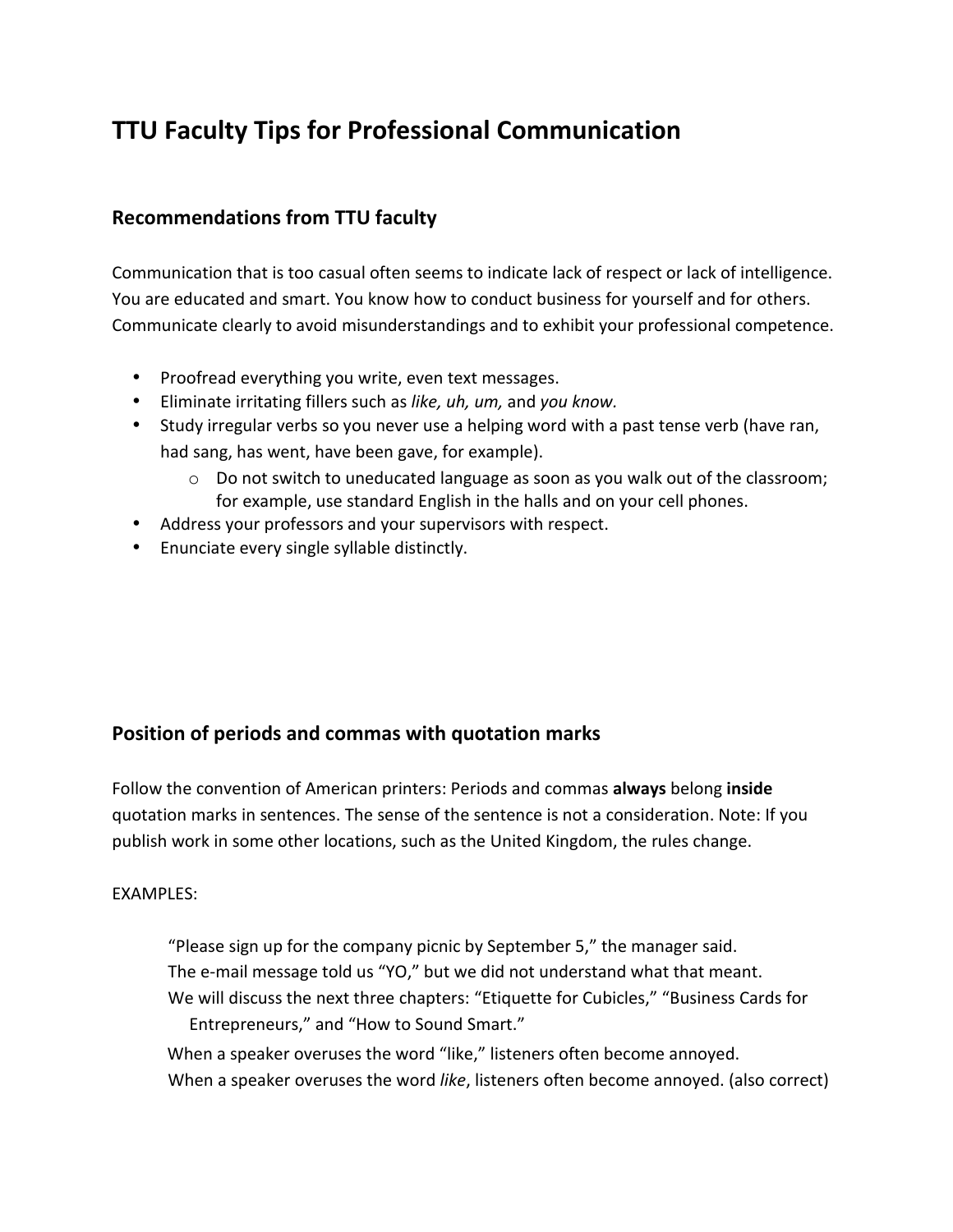## **Sexist Language?**

Be careful to avoid sexist language when using singular pronouns.

Help readers to concentrate on your message instead of your use of singular pronouns. Years ago, a masculine pronoun (his, he) was acceptable when the gender of a noun could refer to either a man or a woman, but today your writing could be offensive if you use that practice. Don't suggest, for example, that all teachers are women or all scientists are men. Learn to navigate around this pesky problem with English pronouns.

#### Problem:

Each doctor should bring his registration papers to the meeting.

(All doctors are not men.)

Acceptable alternatives:

- Each doctor should bring his or her registration papers to the meeting. (can sound awkward)
- Each doctor should bring her/his registration papers to the meeting. (can sound awkward)

Each doctor should bring registration papers to the meeting.

Doctors should bring their registration papers to the meeting.

 Each doctor should bring their registration papers to the meeting. (acceptable for casual communication)

#### Notes:

Plural pronouns are neither masculine nor feminine in English, so changing the noun to plural is usually a good option.

His or her, his/her options are not considered sexist, but they are often awkward, especially if they are used often in a paper.

#### Problem:

Each doctor should bring their registration papers to the meeting.

Note: This option mismatches a singular noun (doctor) and a plural pronoun (their).

While this choice is becoming acceptable in oral and written communication, be careful with important papers, such as formal reports, papers for publication, and employment messages.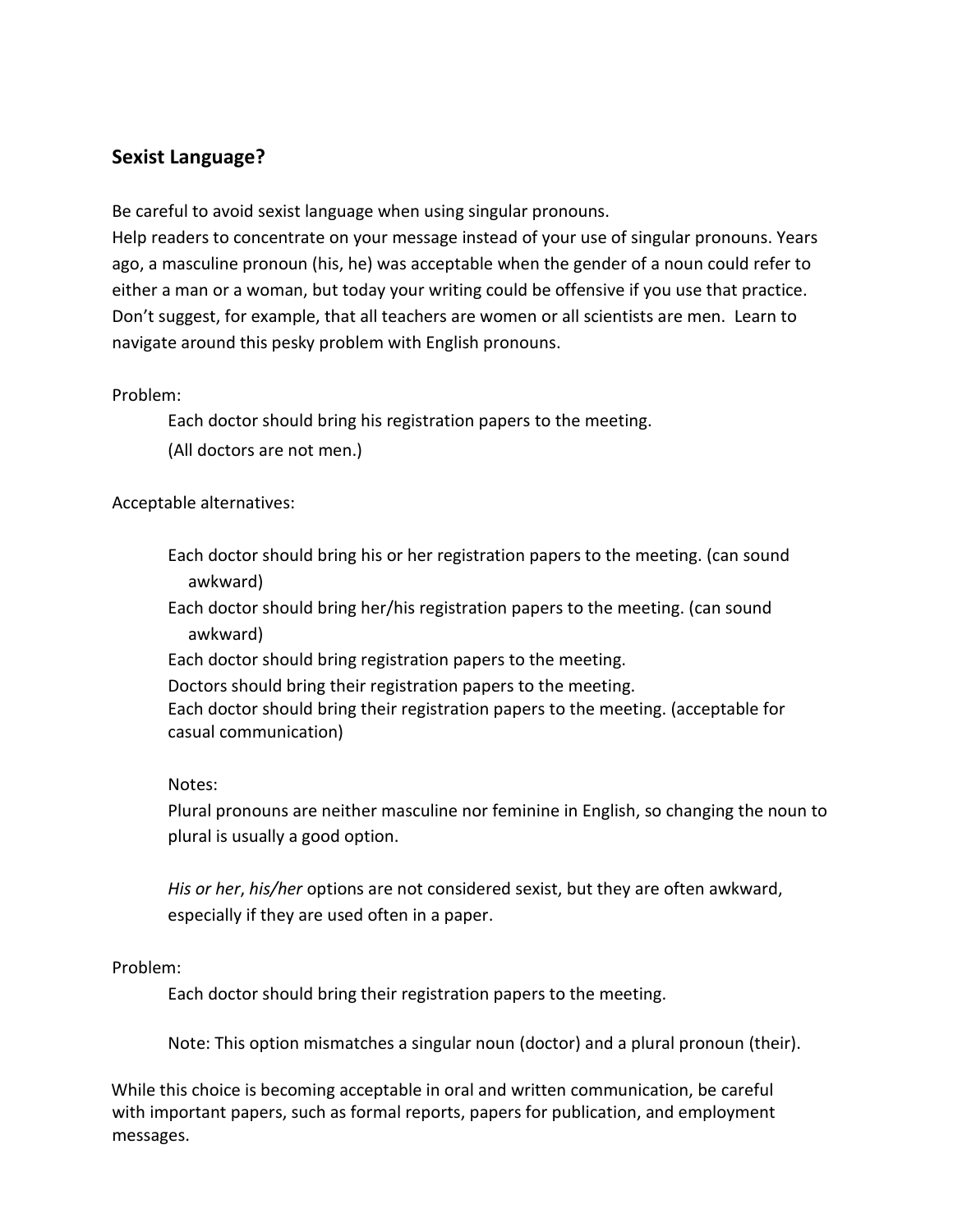## **Apostrophes for possessives and contractions, not plurals**

Avoid apostrophes to indicate plurals except to avoid confusion.

 The executive has a corner office. The executive's office has a commanding view of the city. The managers occupy cubicles nearby. The managers' cubicles are adequate.

Our business expanded in the 1980s, but it slowed in the 1990s.

Mr. Smith is CEO of a family company, Modern Industries, Inc. Mr. Smith's position takes him all over the country. The Smith family owns the company. Three Smiths work in the office, and five Smiths work on the manufacturing floor. The Smiths own the company. The Smiths' company is growing steadily.

I thought the speaker said *a* too many times. How many *as* did you hear? (Italicized *a* only—possibly difficult to see) How many *a*'s did you hear? (Added apostrophe may avoid Make a list of do's and don'ts. (This construction is still accepted although outdated.) confusion.)

#### **Hyphen vs. Dash**

The Merriam-Webster dictionary defines a hyphen as "a punctuation mark - that is used to connect words or parts of words" and a dash as "a punctuation mark – used especially to show a break in thought or in the structure of a sentence." These two punctuation marks are not the same. Often writers connect words when they mean to show a break in a thought.

Incorrect: The winner is our most qualified candidate-Allen Johnson.

Incorrect: The winner is our most qualified candidate-Allen Johnson.<br>(By combining two words with a hyphen, this sentence suggests that *candidate-Allen*) somehow describes Johnson.)

somehow describes Johnson.)<br>Better: The winner is our most qualified candidate—Allen Johnson.

(Note: A comma would also work here instead of a dash.)

Most word processors will automatically turn two hyphens into a dash.